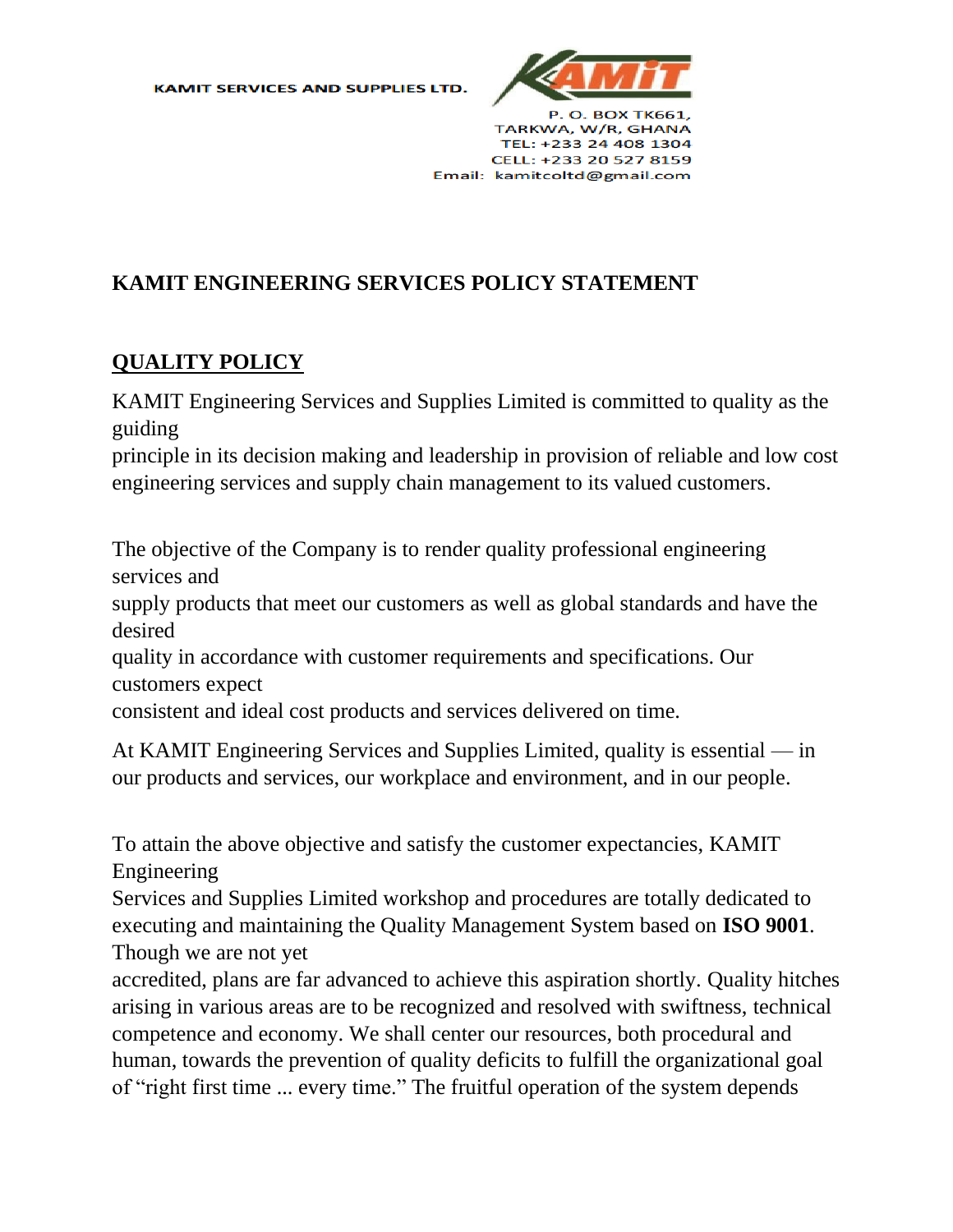upon the collaboration and participation of personnel at all levels. Our obligation to quality will guarantee the continued feat of our Company and the approval of customers and staff. We are dedicated to refining our performance in every aspect of our business.

## **HEALTH AND SAFETY POLICY**

KAMIT Engineering Services and Supplies Limited is committed to Health and Safety Policy

that is tested and proven to be efficient in dealing with all possible risks associated with the

execution of our operations.

Our statement of general Health and Safety policy is:

➢ To provide adequate control of the health and safety risks arising from our work activities

- ➢ To consult with our employees on matters affecting their health and safety;
- ➢ To provide and maintain safe tools, plant and equipment for our operations;
- ➢ To ensure safe handling and use of equipment, tools, machines and substances;
- ➢ To provide information, instruction and supervision for employees;
- ➢ To ensure all employees are competent to do their tasks, and to give them adequate

training;

- ➢ To prevent accidents and cases of work-related ill health;
- ➢ To maintain safe and healthy working conditions; and
- ➢ To review and revise this policy as necessary at regular intervals.

## **ENVIRONMENTAL POLICY**

KAMIT Engineering Services and Supplies Limited is committed to leading the industry in minimizing the impact of its activities on the environment. The key points of its strategy to achieve this are: Minimize waste by evaluating operations and ensuring they are as efficient as possible.